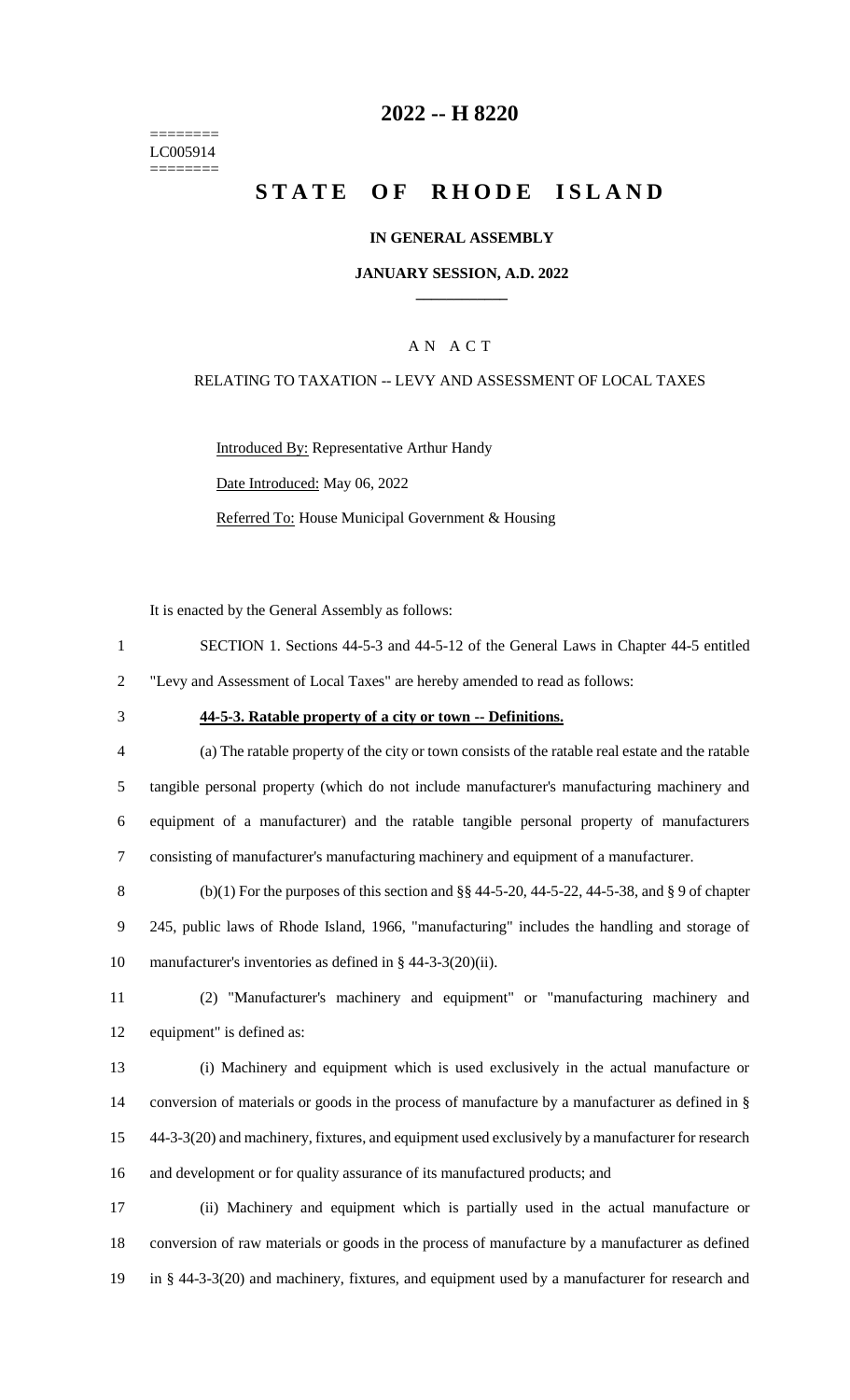development or for quality assurance of its manufactured products, to the extent to which the machinery and equipment is used for the manufacturing processes, research, and development or quality assurance. In the instances where machinery and equipment is used in both manufacturing activities, the assessment on machinery and equipment is prorated by applying the percentage of usage of the equipment for manufacturing, research, and development and quality assurance activity to the value of the machinery and equipment for purposes of taxation, and the portion of the value used for manufacturing, research, and development and quality assurance is exempt from taxation. The burden of demonstrating this percentage usage of machinery and equipment for manufacturing and for research and development and/or quality assurance of its manufactured products rests with the manufacturer.

 (3) This definition of "manufacturing" or "manufacturer's machinery and equipment" does not include:

(i) Motor vehicles required by law to be registered with the division of motor vehicles;

 (ii) Store fixtures and other equipment situated in or upon a retail store or other similar selling place operated by a manufacturer, whether or not the retail establishment store or other similar selling place is located in the same building in which the manufacturer operates his or her manufacturing plant; and

 (iii) Fixtures or other equipment situated in or upon premises used to conduct a business which is unrelated to the manufacture of finished products for trade and their sale by the manufacturer of the products, whether or not the premises where the unrelated business is conducted is in the same building in which the manufacturer has his or her manufacturing plant. The levy on tangible personal property of manufacturers consisting of manufacturer's manufacturing machinery and equipment of a manufacturer is at the rate provided in § 44-5-38.

 (c) Notwithstanding any exemption provided by this section, and except for the exemptions 25 created by §§ 44-3-3(a)(22), 44-3-3(a)(48) and 44-3-3(a)(49), which exemptions shall remain intact, cities and towns may, by ordinance or resolution, tax any renewable energy resources, as defined in § 39-26-5, and associated equipment only pursuant to rules and regulations that will be established by the office of energy resources in consultation with the division of taxation after the rules are adopted, no later than November 30, 2016. The rules will provide consistent and foreseeable tax treatment of renewable energy to facilitate and promote installation of grid- connected generation of renewable energy and shall consider the following criteria in adopting appropriate and reasonable, tangible property tax rates for commercial renewable energy systems: (1) State policy objectives to promote renewable energy development;

(2) Tax agreements between municipalities and renewable energy developers executed and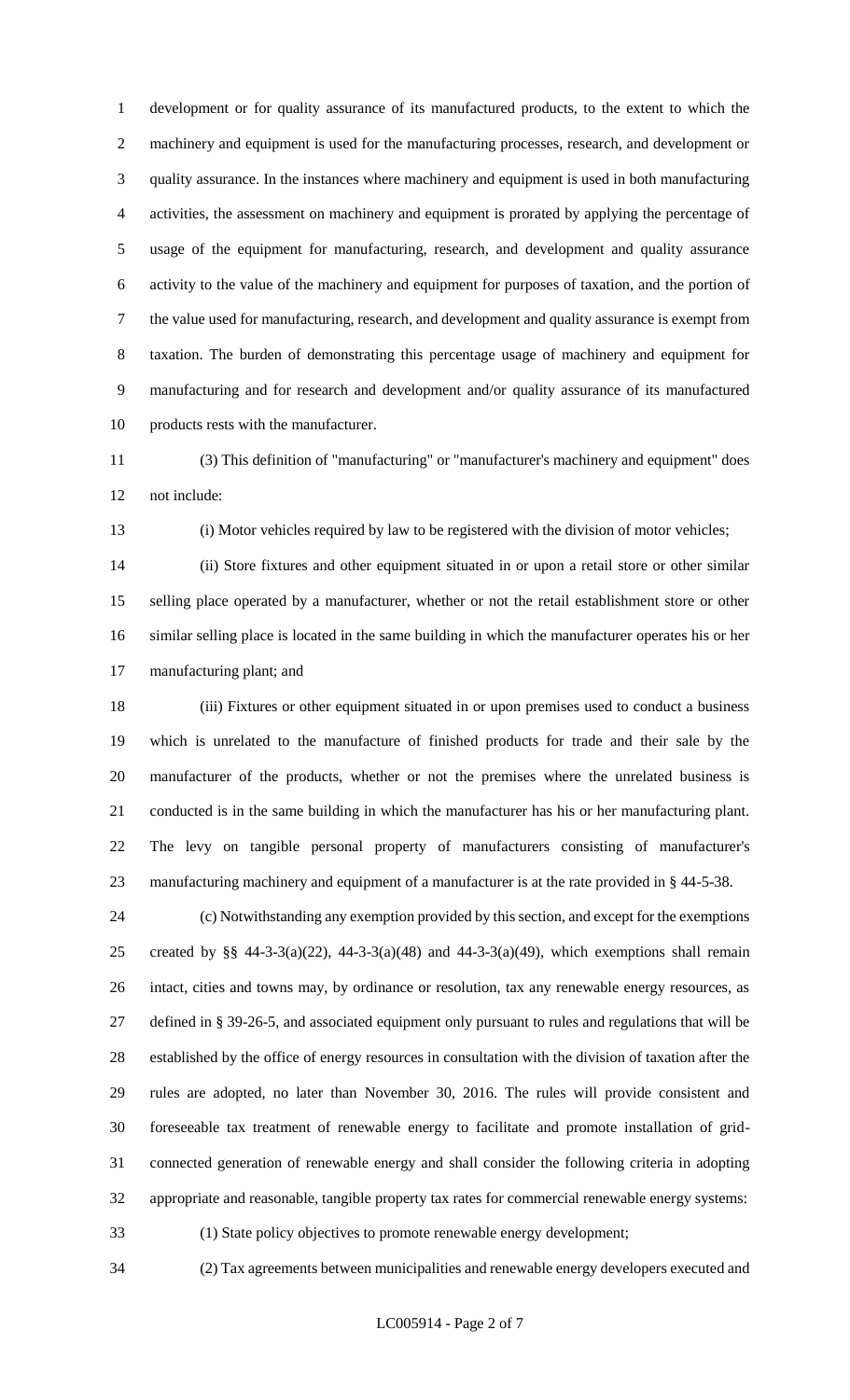effective after 2011, including net metering or lease agreements that address tax treatment;

 (3) The valuation of local property tax in the ceiling prices set for the distributed-generation standard contract or renewable-energy-growth programs by the distributed-generation board;

4 (4) Assessment practices used by Rhode Island municipal property tax assessors; and

 (5) Five dollars (\$5.00) per kilowatt of nameplate capacity and the average kilowatt value of the tax agreements and associated payments executed between municipalities and renewable- energy developers between 2011 and 2016 shall be the benchmarks for consideration of reasonable revenue generated by a city or town from renewable-energy facilities provided that evidence to the contrary may be incorporated in final rules and regulations; and

 (6) Cities and towns may only assess a tax on the real property upon which a renewable 11 energy resource is located pursuant to  $\S$  44-5-12 (a)(5) and  $\S$  44-27-10.1(b), as applicable.

 (d) The dollar amount adopted through the rules and regulations that municipalities will be required to use for commercial renewable-energy systems shall be based on the alternating current (AC) nameplate capacity of the renewable-energy resource.

 (e) Any renewable-energy resource projects that have executed interconnection service agreements with the electric-distribution company as of December 31, 2016, shall not be subject to the rules developed under subsection (c) and shall maintain the tax status applicable before the rules are adopted, unless otherwise agreed pursuant to § 44-3-9(a).

#### **44-5-12. Assessment at full and fair cash value.**

 (a) All real property subject to taxation shall be assessed at its full and fair cash value, as of December 31 in the year of the last update or revaluation, or at a uniform percentage thereof, not to exceed one hundred percent (100%), to be determined by the assessors in each town or city; provided, that:

 (1) Any residential property encumbered by a covenant recorded in the land records in favor of a governmental unit or Rhode Island housing and mortgage finance corporation restricting either or both the rents that may be charged or the incomes of the occupants shall be assessed and 27 taxed in accordance with § 44-5-13.11;

 (2) In assessing real estate that is classified as farmland, forest, or open space land in accordance with chapter 27 of this title, the assessors shall consider no factors in determining the full and fair cash value of the real estate other than those that relate to that use without regard to neighborhood land use of a more intensive nature;

 (3) Warwick. The city council of the city of Warwick is authorized to provide, by ordinance, that the owner of any dwelling of one to three (3) family units in the city of Warwick who makes any improvements or additions on his or her principal place of residence in the amount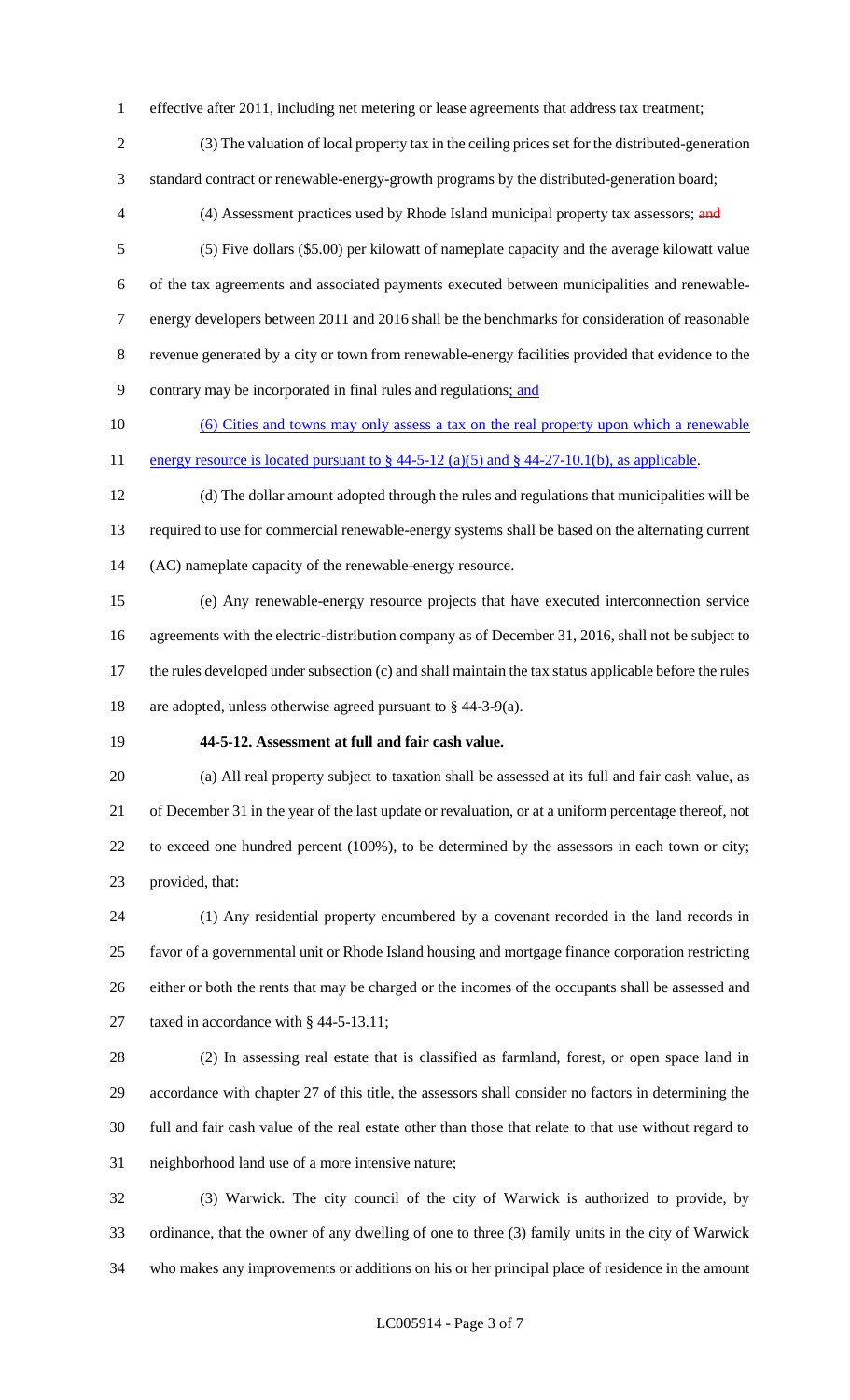up to fifteen thousand dollars (\$15,000), as may be determined by the tax assessor of the city of Warwick, is exempt from reassessment of property taxes on the improvement or addition until the next general citywide reevaluation of property values by the tax assessor. For the purposes of this section, "residence" is defined as voting address. This exemption does not apply to any commercial structure. The property owner shall supply all necessary plans to the building official for the improvements or addition and shall pay all requisite building and other permitting fees as now are required by law; and

 (4) Central Falls. The city council of the city of Central Falls is authorized to provide, by ordinance, that the owner of any dwelling of one to eight (8) units who makes any improvements or additions to his or her residential or rental property in an amount not to exceed twenty-five thousand dollars (\$25,000), as determined by the tax assessor of the city of Central Falls, is exempt from reassessment of property taxes on the improvement or addition until the next general citywide reevaluation of property values by the tax assessor. The property owner shall supply all necessary plans to the building official for the improvements or additions and shall pay all requisite building and other permitting fees as are now required by law.

 (5) Tangible property shall be assessed according to the asset classification table as defined 17 in § 44-5-12.1. Renewable energy resources shall only be taxed as tangible property under § 44-5-18 3(c) and the real property on which they are located shall not be reclassified, revalued or reassessed 19 due to the presence of renewable energy resources, excepting only reclassification of farmland as addressed in § 44-27-10.1.

 (6) Provided, however, that, for taxes levied after December 31, 2015, new construction on development property is exempt from the assessment of taxes under this chapter at the full and fair cash value of the improvements, as long as:

 (i) An owner of development property files an affidavit claiming the exemption with the local tax assessor by December 31 each year; and

 (ii) The assessor shall then determine if the real property on which new construction is located is development property. If the real property is development property, the assessor shall exempt the new construction located on that development property from the collection of taxes on improvements, until such time as the real property no longer qualifies as development property, as defined herein.

 For the purposes of this section, "development property" means: (A) Real property on which a single-family residential dwelling or residential condominium is situated and said single- family residential dwelling or residential condominium unit is not occupied, has never been occupied, is not under contract, and is on the market for sale; or (B) Improvements and/or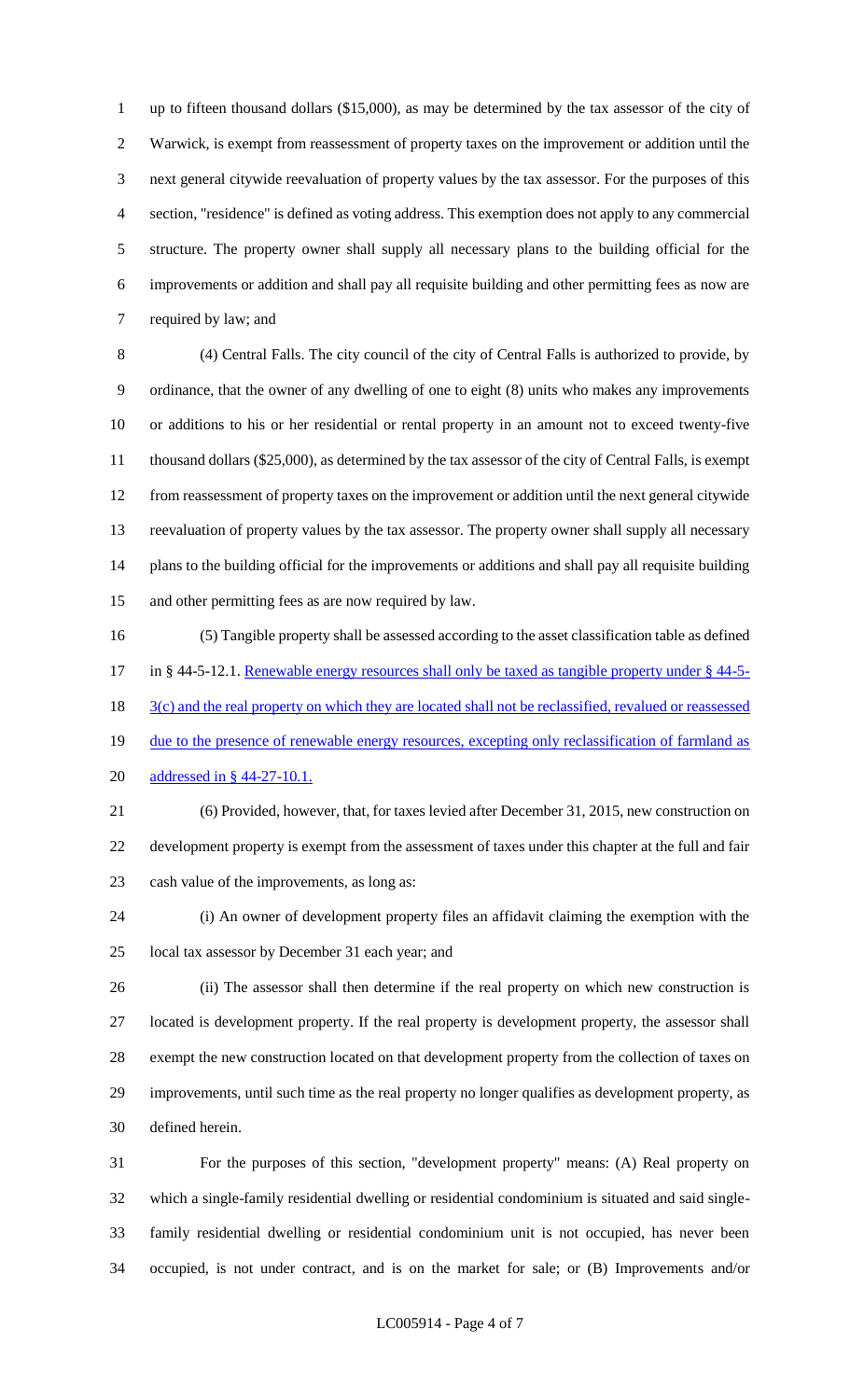rehabilitation of single-family residential dwellings or residential condominiums that the owner of such development property purchased out of a foreclosure sale, auction, or from a bank, and which property is not occupied. Such property described in subsection (a)(6)(ii) of this section shall continue to be taxed at the assessed value at the time of purchase until such time as such property is sold or occupied and no longer qualifies as development property. As to residential condominiums, this exemption shall not affect taxes on the common areas and facilities as set forth in § 34-36-27. In no circumstance shall such designation as development property extend beyond two (2) tax years and a qualification as a development property shall only apply to property that applies for, or receives, construction permits after July 1, 2015. Further, the exemptions set forth in this section shall not apply to land.

 (b) Municipalities shall make available to every land owner whose property is taxed under the provisions of this section a document that may be signed before a notary public containing language to the effect that they are aware of the additional taxes imposed by the provisions of § 44- 5-39 in the event that they use land classified as farm, forest, or open space land for another purpose. (c) Pursuant to the provisions of § 44-3-29.1, all wholesale and retail inventory subject to taxation is assessed at its full and fair cash value, or at a uniform percentage of its value, not to exceed one hundred percent (100%), for fiscal year 1999, by the assessors in each town and city. Once the fiscal year 1999 value of the inventory has been assessed, this value shall not increase. The phase-out rate schedule established in § 44-3-29.1(d) applies to this fixed value in each year of the phase out.

 SECTION 2. Section 44-27-10.1 of the General Laws in Chapter 44-27 entitled "Taxation of Farm, Forest, and Open Space Land" is hereby amended to read as follows:

# **44-27-10.1. Land withdrawn from classification for commercial renewable-energy production -- Effect on obligation and the land use change tax.**

 (a) Farmlands classified in the farm, forest, or open-space program in chapter 27 of title 44 shall not be subject to a land use change tax if the landowner converts no more than twenty percent (20%) of the total acreage of land that is actively devoted to agricultural or horticultural use to install a renewable-energy system. Any acreage used for a renewable-energy system that is designated for dual use under subsection (c) of this section shall not be included in the calculation of the twenty percent (20%) restriction. For purposes of this section, land that is actively devoted to agricultural or horticultural use shall be defined by rules and regulations established by the department of environmental management in consultation with the office of energy resources and shall include, at a minimum, any land that is actively devoted to agricultural or horticultural use that was previously used to install a renewable-energy system. Those rules shall also define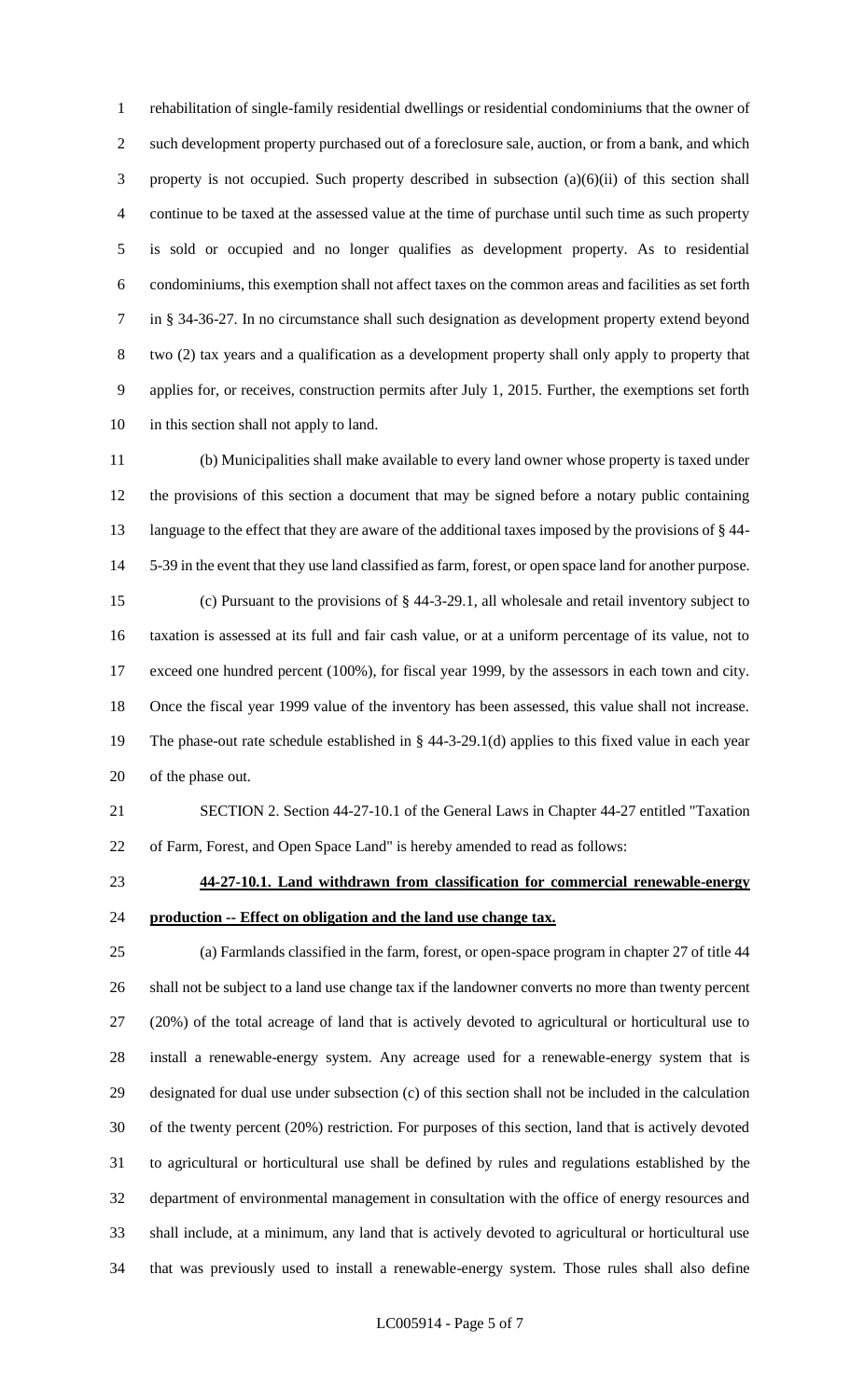renewable-energy system to include, at a minimum, any buffers, access roads, and other supporting infrastructure associated with the generation of renewable energy.

 (b) The tax assessor shall only withdraw from farmland classification the actual acreage of the farmland used for a renewable-energy system that is not concurrently used as farmland. The rest of the farmland shall remain eligible as long as it still meets the program qualification criteria. This reclassification of farmlands shall not be considered an exception to the tax treatment for renewable-energy systems prescribed by § 44-5-3(c) and reclassified farmland shall only be reclassified, revalued and taxed to the classification and tax that predated the farmland classification.

 (c) The dual purpose designation for installing a renewable-energy system and utilizing the land below and surrounding the system for agriculture purposes, shall be determined pursuant to rules and regulations that will be established by the department of environmental management in consultation with the office of energy resources. The regulations shall be adopted no later than December 30, 2017.

 SECTION 3. This act shall take effect upon passage and shall apply to property assessed on and after December 31, 2022.

======== LC005914 ========